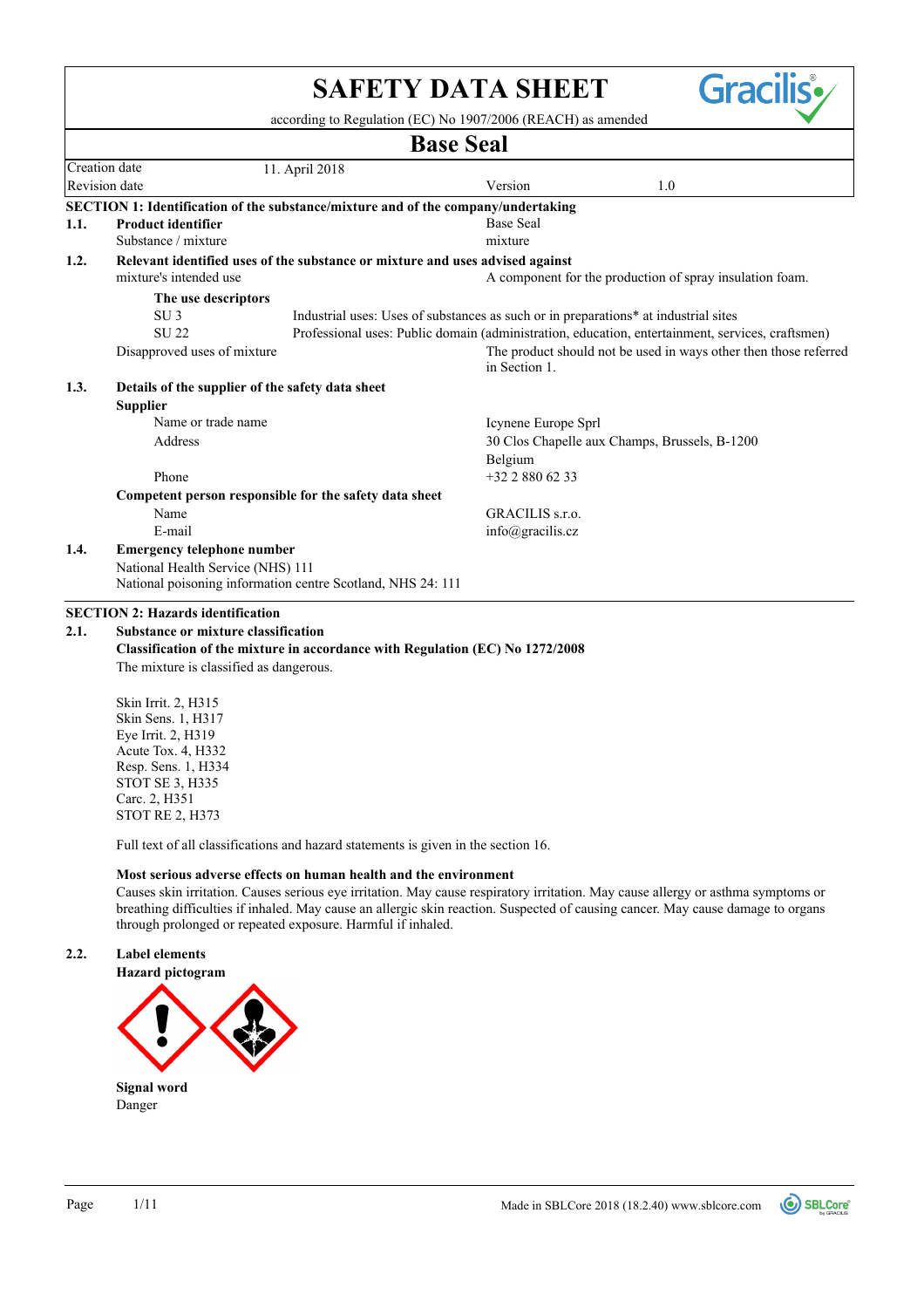

according to Regulation (EC) No 1907/2006 (REACH) as amended

# **Base Seal**

|                                 |                                                                            | Dasc Ocal |     |  |
|---------------------------------|----------------------------------------------------------------------------|-----------|-----|--|
| Creation date                   | 11. April 2018                                                             |           |     |  |
| Revision date                   |                                                                            | Version   | 1.0 |  |
| <b>Hazardous substances</b>     |                                                                            |           |     |  |
|                                 | Polymeric diphenylmethane diisocyanate, Polymeric MDI                      |           |     |  |
|                                 | 4,4'-methylenediphenyl diisocyanate                                        |           |     |  |
|                                 | methylenediphenyl diisocyanate                                             |           |     |  |
|                                 | diphenylmethane-2,4'-diisocyanate                                          |           |     |  |
| <b>Hazard statements</b>        |                                                                            |           |     |  |
| H315                            | Causes skin irritation.                                                    |           |     |  |
| H317                            | May cause an allergic skin reaction.                                       |           |     |  |
| H319                            | Causes serious eye irritation.                                             |           |     |  |
| H332                            | Harmful if inhaled.                                                        |           |     |  |
| H334                            | May cause allergy or asthma symptoms or breathing difficulties if inhaled. |           |     |  |
| H335                            | May cause respiratory irritation.                                          |           |     |  |
| H351                            | Suspected of causing cancer.                                               |           |     |  |
| H373                            | May cause damage to organs through prolonged or repeated exposure.         |           |     |  |
| <b>Precautionary statements</b> |                                                                            |           |     |  |
| P <sub>201</sub>                | Obtain special instructions before use.                                    |           |     |  |
| P <sub>202</sub>                | Do not handle until all safety precautions have been read and understood.  |           |     |  |
| P <sub>260</sub>                | Do not breathe vapours.                                                    |           |     |  |
| P <sub>264</sub>                | Wash hands and exposed parts of the body thoroughly after handling.        |           |     |  |
| P <sub>271</sub>                | Use only outdoors or in a well-ventilated area.                            |           |     |  |
| P <sub>272</sub>                | Contaminated work clothing should not be allowed out of the workplace.     |           |     |  |
| P <sub>280</sub>                | Wear protective gloves/eye protection/face protection.                     |           |     |  |
| P304+P340                       | IF INHALED: Remove person to fresh air and keep comfortable for breathing. |           |     |  |
| P342+P311                       | If experiencing respiratory symptoms: Call a doctor.                       |           |     |  |
| <b>Supplemental information</b> |                                                                            |           |     |  |
| <b>EUH 204</b>                  | Contains isocyanates. May produce an allergic reaction.                    |           |     |  |
| 2.3.<br>Other hazards           |                                                                            |           |     |  |

Mixture does not contain any substance meet the criteria for PBT or vPvB in accordance with Annex XIII of Regulation (EC) No. 1907/2006 (REACH) as amended.

## **SECTION 3: Composition/information on ingredients**

## **3.2. Mixtures**

## **Chemical characterization**

Mixture of substances and additives specified below.

## **Mixture contains these hazardous substances and substances with the highest permissible concentration in the working environment**

| Identification numbers          | Substance name                                           | Content in<br>$%$ weight | Classification according to Regulation<br>(EC) No 1272/2008                                                                                                                                                                                                                                                               | Note. |
|---------------------------------|----------------------------------------------------------|--------------------------|---------------------------------------------------------------------------------------------------------------------------------------------------------------------------------------------------------------------------------------------------------------------------------------------------------------------------|-------|
| CAS: 9016-87-9<br>EC: 618-498-9 | Polymeric diphenylmethane diisocyanate,<br>Polymeric MDI | $<$ 55                   | Skin Irrit. 2, H315<br>Eye Irrit. 2, H319<br>Acute Tox. 4, H332<br>Resp. Sens. 1, H334<br><b>STOT SE 3, H335</b><br><b>STOT RE 2, H373</b><br>Specific concentration limit:<br>Eye Irrit. 2, H319: $C \ge 5\%$<br>Skin Irrit. 2, H315: $C \ge 5\%$<br>Resp. Sens. 1, H334: $C \ge 0, 1\%$<br>STOT SE 3, H335: $C \ge 5\%$ |       |

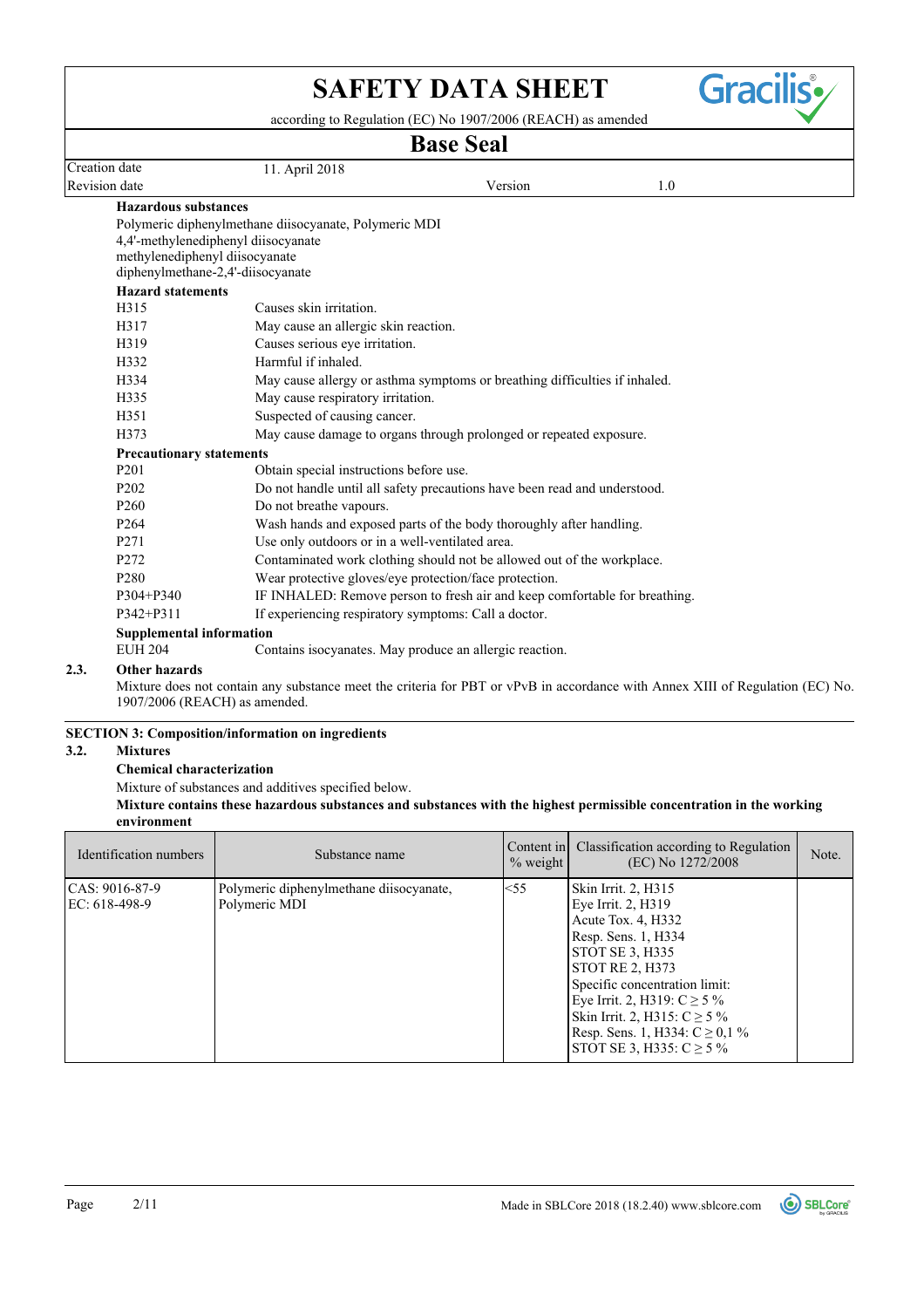

according to Regulation (EC) No 1907/2006 (REACH) as amended

## **Base Seal**

| Creation date                                             | 11. April 2018                      |                        |                                                                                                                                                                                                                                                                                                                                                           |         |
|-----------------------------------------------------------|-------------------------------------|------------------------|-----------------------------------------------------------------------------------------------------------------------------------------------------------------------------------------------------------------------------------------------------------------------------------------------------------------------------------------------------------|---------|
| Revision date                                             |                                     | Version                | 1.0                                                                                                                                                                                                                                                                                                                                                       |         |
| Identification numbers                                    | Substance name                      | Content in<br>% weight | Classification according to Regulation<br>(EC) No 1272/2008                                                                                                                                                                                                                                                                                               | Note.   |
| Index: 615-005-00-9<br>CAS: 101-68-8<br>EC: 202-966-0     | 4,4'-methylenediphenyl diisocyanate | 38                     | Skin Irrit. 2, H315<br>Skin Sens. 1, H317<br>Eye Irrit. 2, H319<br>Acute Tox. 4, H332<br>Resp. Sens. 1, H334<br>STOT SE 3, H335<br>Carc. 2, H351<br><b>STOT RE 2, H373</b><br>Specific concentration limit:<br>Eye Irrit. 2, H319: $C \ge 5\%$<br>Resp. Sens. 1, H334: $C \ge 0, 1\%$<br>STOT SE 3, H335: $C \ge 5\%$<br>Skin Irrit. 2, H315: $C \ge 5\%$ | 1, 2, 3 |
| Index: 615-005-00-9<br>CAS: 26447-40-5<br>EC: $247-714-0$ | methylenediphenyl diisocyanate      | < 10                   | Skin Irrit. 2, H315<br>Skin Sens. 1, H317<br>Eye Irrit. 2, H319<br>Acute Tox. 4, H332<br>Resp. Sens. 1, H334<br>STOT SE 3, H335<br>Carc. 2, H351<br><b>STOT RE 2, H373</b><br>Specific concentration limit:<br>STOT SE 3, H335: $C \ge 5\%$<br>Eye Irrit. 2, H319: $C \ge 5\%$<br>Skin Irrit. 2, H315: $C \ge 5\%$<br>Resp. Sens. 1, H334: $C \ge 0, 1\%$ | 1, 2, 3 |
| Index: 615-005-00-9<br>CAS: 5873-54-1<br>EC: 227-534-9    | diphenylmethane-2,4'-diisocyanate   | $\leq$ 5               | Skin Irrit. 2, H315<br>Skin Sens. 1, H317<br>Eye Irrit. 2, H319<br>Acute Tox. 4, H332<br>Resp. Sens. 1, H334<br>STOT SE 3, H335<br>Carc. 2, H351<br><b>STOT RE 2, H373</b><br>Specific concentration limit:<br>Resp. Sens. 1, H334: $C \ge 0, 1\%$<br>Eye Irrit. 2, H319: $C \ge 5\%$<br>STOT SE 3, H335: $C \ge 5\%$<br>Skin Irrit. 2, H315: $C \ge 5\%$ | 1, 2, 3 |

**Notes**

Note C: Some organic substances may be marketed either in a specific isomeric form or as a mixture of several isomers. In this case the supplier must state on the label whether the substance is a specific isomer or a mixture of isomers. 1

Note 2: The concentration of isocyanate stated is the percentage by weight of the free monomer calculated with reference to the total weight of the mixture. 2

3 The use of the substance is restricted by Annex XVII of REACH Regulation.

Full text of all classifications and hazard statements is given in the section 16.

## **SECTION 4: First aid measures**

## **4.1. Description of first aid measures**

Take care of your own safety. If any health problems are manifested or if in doubt, inform a doctor and show him information from this safety data sheet. If unconscious, put the person in the stabilized (recovery) position on his side with his head slightly bent backwards and make sure that airways are free; never induce vomiting. If the person vomits by himself, make sure that the vomit is not inhaled. In life threatening conditions first of all provide resuscitation of the affected person and ensure medical assistance. Respiratory arrest - provide artificial respiration immediately. Cardiac arrest - provide indirect cardiac massage immediately.

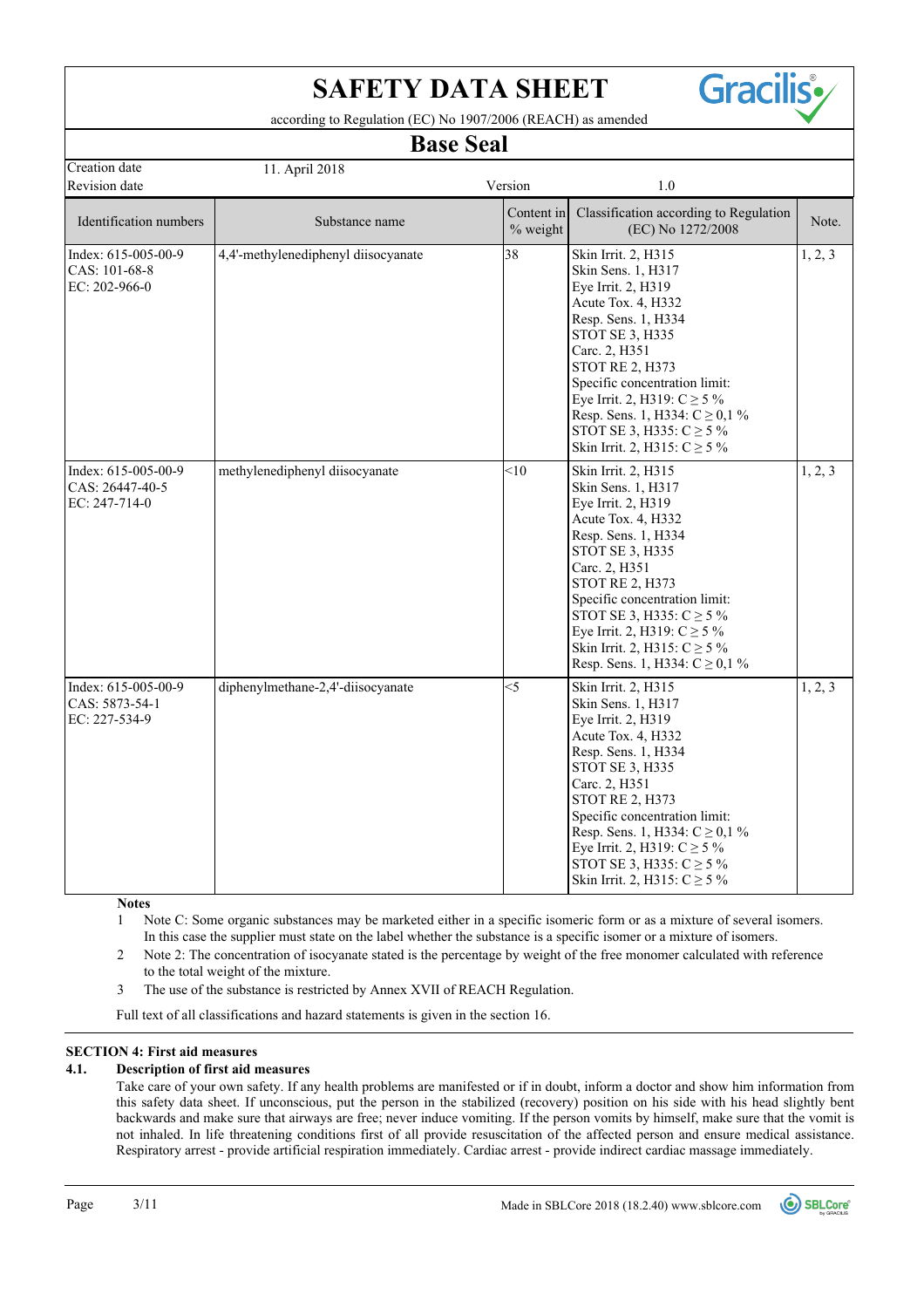

according to Regulation (EC) No 1907/2006 (REACH) as amended

## **Base Seal**

| Creat<br>date    | 2010 |                   |     |
|------------------|------|-------------------|-----|
| Revision<br>date |      | ersion<br>------- | 1.0 |

#### **Inhalation**

Terminate the exposure immediately; move the affected person to fresh air. Protect the person against growing cold. Provide medical treatment if irritation, dyspnoea or other symptoms persist.

## **Skin contact**

Remove contaminated clothes. Wash the affected area with plenty of water, lukewarm if possible. Soap, soap solution or shampoo should be used if there is no skin injury. Provide medical treatment if skin irritation persists.

#### **Eye contact**

Rinse eyes immediately with a flow of running water, open the eyelids (also using force if needed); remove contact lenses immediately if worn by the affected person. Rinsing should continue at least for 10 minutes. Provide medical treatment, specialized if possible.

## **Ingestion**

DO NOT INDUCE VOMITING! Rinse out the mouth with clean water. Do not provide anything by mouth if the person is unconscious or if having cramps. Provide medical treatment. For persons with no symptoms, call the Toxicological Information Centre to decide about the need of medical treatment; provide information about the substances or composition of the product from the original packaging or the Safety Data Sheet of the product.

## **4.2. Most important symptoms and effects, both acute and delayed**

## **Inhalation**

May cause allergy or asthma symptoms or breathing difficulties if inhaled. May cause respiratory irritation. Cough.

## **Skin contact**

May cause an allergic skin reaction. Causes severe inflammation of the conjunctiva and may cause severe damage of the cornea.

## **Eye contact**

Causes serious eye irritation.

#### **Ingestion**

Irritation, nausea, vomiting and diarrhoea, vomiting, diarrhoea.

## **4.3. Indication of any immediate medical attention and special treatment needed**

Symptomatic treatment.

## **SECTION 5: Firefighting measures**

## **5.1. Extinguishing media**

Alcohol-resistant foam, carbon dioxide, powder, water spray jet, water mist. **Suitable extinguishing media**

**Unsuitable extinguishing media**

Water - full jet.

## **5.2. Special hazards arising from the substance or mixture**

In the event of fire, carbon monoxide, carbon dioxide and other toxic gases may arise (nitrous gases). Inhalation of hazardous degradation (pyrolysis) products may cause serious health damage.

## **5.3. Advice for firefighters**

Use a self-contained breathing apparatus and full-body protective clothing. Self-Contained Breathing Apparatus (SCBA) with a chemical protection suit only where personal (close) contact is likely. Do not allow run-off of contaminated fire extinguishing material to enter drains or surface and ground water.

## **SECTION 6: Accidental release measures**

## **6.1. Personal precautions, protective equipment and emergency procedures**

Provide sufficient ventilation. Use personal protective equipment for work. Follow the instructions in the Sections 7 and 8. Do not breathe vapours. Prevent contact with skin and eyes.

## **6.2. Environmental precautions**

Prevent contamination of the soil and entering surface or ground water.

## **6.3. Methods and material for containment and cleaning up**

Spilled product should be covered with suitable (non-flammable) absorbing material (sand, diatomaceous earth, earth and other suitable absorption materials); to be contained in well closed containers and removed as per the Section 13. In the event of leakage of the substantial amount of the product, inform fire brigade and other competent bodies. After removal of the product, wash the contaminated site with plenty of water. Spill area can be decontaminated with the following recommended decontamination solution: Mixture of 90% water, 8% concentrated ammonia, 2% detergent. Add at a 10 to 1 ratio.

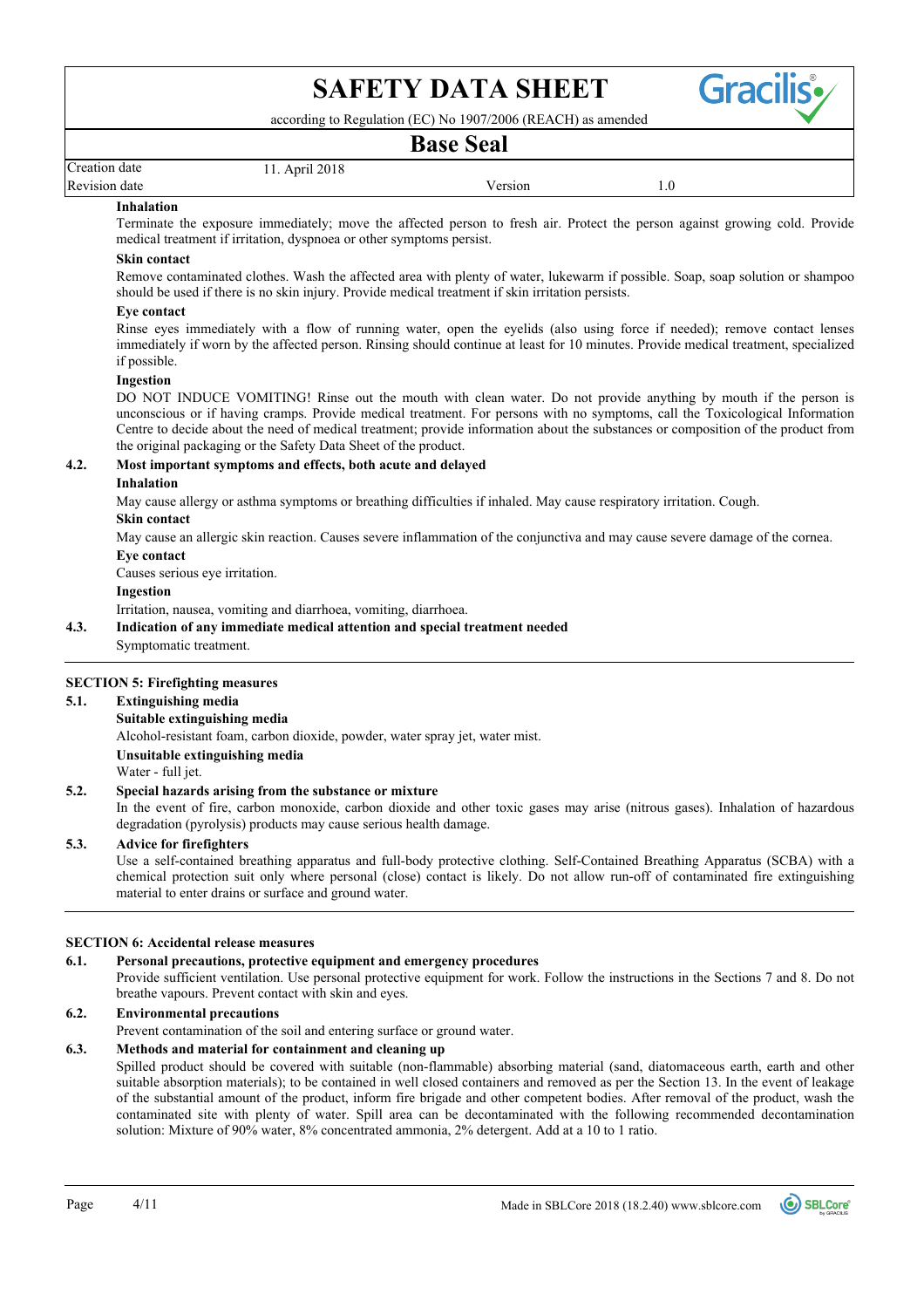according to Regulation (EC) No 1907/2006 (REACH) as amended

## **Base Seal**

Creation date 11. April 2018

Revision date and the Version of the Version of the Version of the Version of the Version of the Version of the Version of the Version of the Version of the Version of the Version of the Version of the Version of the Versi

Gracili

**6.4. Reference to other sections**

See the Section 7, 8 and 13.

#### **SECTION 7: Handling and storage**

#### **7.1. Precautions for safe handling**

Prevent formation of gases and vapours in concentrations exceeding the occupational exposure limits. Do not breathe vapours. Prevent contact with skin and eyes. Contaminated work clothing should not be allowed out of the workplace. Obtain special instructions before use. Wash hands and exposed parts of the body thoroughly after handling. Do not handle until all safety precautions have been read and understood. Use only outdoors or in a well-ventilated area. Use personal protective equipment as per Section 8. Observe valid legal regulations on safety and health protection.

#### **7.2. Conditions for safe storage, including any incompatibilities**

Store in tightly closed containers in cold, dry and well ventilated areas designated for this purpose. Store locked up. Keep container tightly closed. Protect from water, moisture, alcohols and amines.

**7.3. Specific end use(s)** Storage temperature min 15 °C, max 26 °C

not available

## **SECTION 8: Exposure controls/personal protection**

## **8.1. Control parameters**

none

## **8.2. Exposure controls**

Follow the usual measures intended for health protection at work and especially for good ventilation. This can be achieved only by local suction or efficient general ventilation. If exposure limits cannot be observed in this mode, suitable protection of airways must be used. Do not eat, drink and smoke during work. Wash your hands thoroughly with water and soap after work and before breaks for a meal and rest.

#### **Eye/face protection**

Protective goggles or face shield (based on the nature of the work performed).

## **Skin protection**

Hand protection: Protective gloves resistant to the product (according o EN 374). When choosing appropriate thickness, material and permeability of the gloves, observe recommendations of their particular manufacturer. Suitable material: nitrile rubber, PVC, neoprene, butyl rubber, Viton. Observe other recommendations of the manufacturer. Other protection: protective workwear. Contaminated skin should be washed thoroughly.

## **Respiratory protection**

Halfmask with a filter against organic vapours or a self-contained breathing apparatus as appropriate if exposure limit values of substances are exceeded or in a poorly ventilated environment. In case of inadequate ventilation wear respiratory protection.

## **Thermal hazard**

Not available.

**Environmental exposure controls**

Observe usual measures for protection of the environment, see Section 6.2.

#### **SECTION 9: Physical and chemical properties**

#### **9.1. Information on basic physical and chemical properties**

| Appearance                                   |                          |
|----------------------------------------------|--------------------------|
| Physical state                               | liquid at $20^{\circ}$ C |
| color                                        | dark brown               |
| Odour                                        | faint                    |
| Odour threshold                              | data not available       |
| pH                                           | data not available       |
| Melting point/freezing point                 | $3^{\circ}C$             |
| Initial boiling point and boiling range      | 200 °C                   |
| Flash point                                  | $220$ °C (Closed cup)    |
| Evaporation rate                             | data not available       |
| Flammability (solid, gas)                    | data not available       |
| Upper/lower flammability or explosive limits |                          |
| flammability limits                          | data not available       |

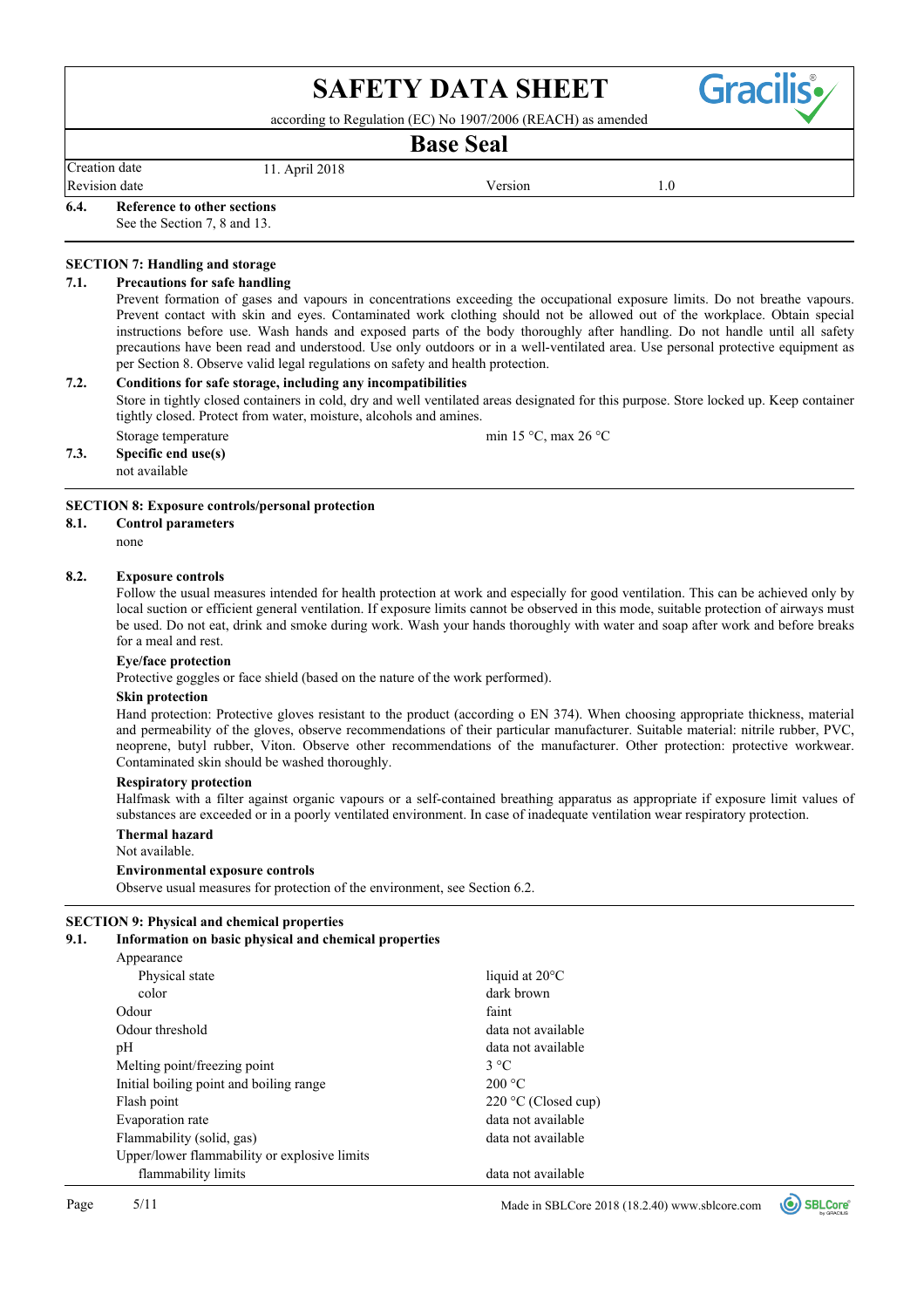according to Regulation (EC) No 1907/2006 (REACH) as amended

# **Base Seal**

| Creation date | 11. April 2018                                   |                          |
|---------------|--------------------------------------------------|--------------------------|
| Revision date |                                                  | Version<br>1.0           |
|               | explosive limits                                 | data not available       |
|               | Vapour pressure                                  | $< 0.00001$ mm Hg        |
|               | Vapour density                                   | 1,22 (at $20^{\circ}$ C) |
|               | Relative density                                 | data not available       |
|               | Solubility(ies)                                  |                          |
|               | solubility in water                              | soluble                  |
|               | solubility in fats                               | data not available       |
|               | Partition coefficient: n-octanol/water           | data not available       |
|               | Auto-ignition temperature                        | data not available       |
|               | Decomposition temperature                        | $>260$ °C                |
|               | Viscosity                                        | data not available       |
|               | <b>Explosive properties</b>                      | data not available       |
|               | Oxidising properties                             | data not available       |
| 9.2.          | Other information                                |                          |
|               | Density                                          | data not available       |
|               | ignition temperature                             | data not available       |
|               | Dynamic viscosity 200 mPa.s (at $20^{\circ}$ C). |                          |

## **SECTION 10: Stability and reactivity**

| 10.1. | Reactivity                                                                                                                                                           |
|-------|----------------------------------------------------------------------------------------------------------------------------------------------------------------------|
|       | not available                                                                                                                                                        |
| 10.2. | <b>Chemical stability</b>                                                                                                                                            |
|       | The product is stable under normal conditions.                                                                                                                       |
| 10.3. | <b>Possibility of hazardous reactions</b>                                                                                                                            |
|       | Reacts with: alcohols, acids, alkali metals, amines. An exothermic reaction may occur. Risk of polymerization.                                                       |
| 10.4. | <b>Conditions to avoid</b>                                                                                                                                           |
|       | The product is stable and no degradation occurs under normal use. Protect against flames, sparks, overheating and against frost.<br>Protect from water and moisture. |
| 10.5. | Incompatible materials                                                                                                                                               |
|       | Protect against strong acids, bases and oxidizing agents.                                                                                                            |
| 10.6. | <b>Hazardous decomposition products</b>                                                                                                                              |
|       | Not developed under normal uses. Dangerous outcomes such as carbon monoxide and carbon dioxide, nitrous gases are formed at<br>high temperature and in fire.         |

## **SECTION 11: Toxicological information**

## **11.1. Information on toxicological effects**

No toxicological data is available for the mixture.

## **Acute toxicity**

Harmful if inhaled.

## 4,4'-methylenediphenyl diisocyanate

| Route of exposure | Parameter | Value                | Time of exposure Species |                            | <b>Sex</b> |
|-------------------|-----------|----------------------|--------------------------|----------------------------|------------|
| Oral              | $LD_{50}$ | $31600$ mg/kg        |                          | Rat (Rattus<br>norvegicus) |            |
| Inhalation        | $LD_{50}$ | $369 \text{ mg/m}^3$ | 4 hour                   | Rat (Rattus<br>norvegicus) |            |

## methylenediphenyl diisocyanate

| Route of exposure | Parameter | Value          | Time of exposure Species |                            | Sex |
|-------------------|-----------|----------------|--------------------------|----------------------------|-----|
| Oral              | $LD_{50}$ | $>10000$ mg/kg |                          | Rat (Rattus<br>norvegicus) |     |



**Gracilis**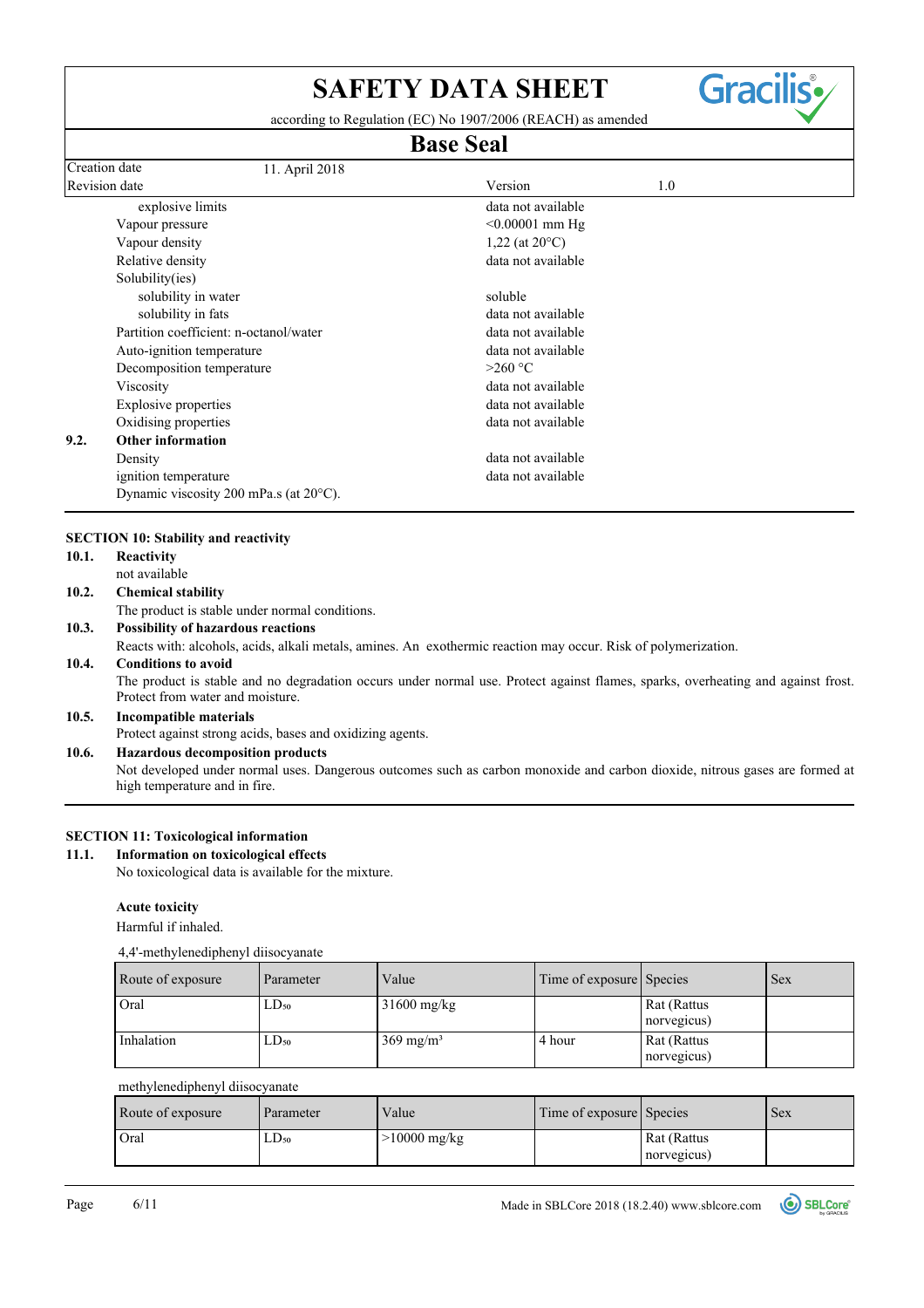

according to Regulation (EC) No 1907/2006 (REACH) as amended

## **Base Seal**

Revision date **Version** 1.0 Creation date 11. April 2018

## methylenediphenyl diisocyanate

| Route of exposure | Parameter     | Value                 | Time of exposure Species |                            | <b>Sex</b> |
|-------------------|---------------|-----------------------|--------------------------|----------------------------|------------|
| Dermal            | $LD_{50}$     | $>10000$ mg/kg        |                          | Rabbit                     |            |
| Inhalation        | $_{\rm LCso}$ | $1490 \text{ mg/m}^3$ | 4 hour                   | Rat (Rattus<br>norvegicus) |            |

## Polymeric diphenylmethane diisocyanate, Polymeric MDI

| Route of exposure | Parameter | Value                | Time of exposure Species |             | <b>Sex</b> |
|-------------------|-----------|----------------------|--------------------------|-------------|------------|
| Oral              | $LD_{50}$ | $49000$ mg/kg        |                          | Rat (Rattus |            |
|                   |           |                      |                          | norvegicus) |            |
| Dermal            | $LD_{50}$ | $>9400$ mg/kg        |                          | Rabbit      |            |
| Inhalation        | $LC_{50}$ | $490 \text{ mg/m}^3$ | 4 hour                   | Rat (Rattus |            |
|                   |           |                      |                          | norvegicus) |            |

## **Skin corrosion/irritation**

Causes skin irritation.

## **Serious eye damage/irritation**

Causes serious eye irritation.

## **Respiratory or skin sensitisation**

May cause allergy or asthma symptoms or breathing difficulties if inhaled. May cause an allergic skin reaction. Based on available data the classification criteria are not met.

## **Germ cell mutagenicity**

Based on available data the classification criteria are not met.

## **Carcinogenicity**

Suspected of causing cancer.

## **Reproductive toxicity**

Based on available data the classification criteria are not met.

## **Toxicity for specific target organ - single exposure**

May cause respiratory irritation.

## **Toxicity for specific target organ - repeated exposure**

May cause damage to organs through prolonged or repeated exposure.

## **Aspiration hazard**

Inhalation of solvent vapors above values exceeding exposure limits for working environment may result in acute inhalation poisoning, depending on the level of concentration and exposure time. Based on available data the classification criteria are not met.

## **SECTION 12: Ecological information**

**12.1. Toxicity**

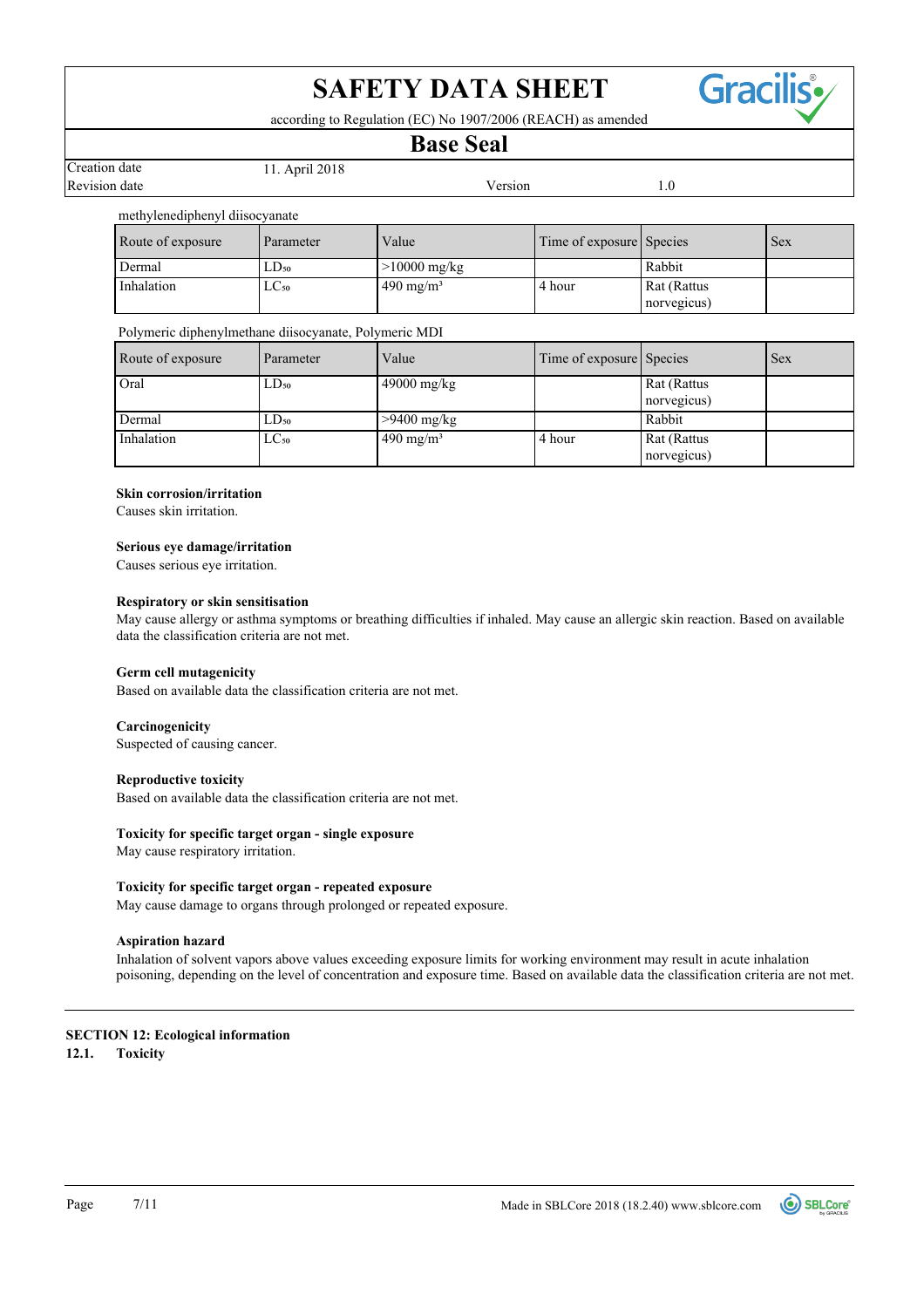

according to Regulation (EC) No 1907/2006 (REACH) as amended

## **Base Seal**

Revision date and the version of the Version of the Version of the Version of the Version of the Version of the Version of the Version of the Version of the Version of the Version of the Version of the Version of the Versi Creation date 11. April 2018

## **Acute toxicity**

Data for the mixture are not available.

## methylenediphenyl diisocyanate

| Parameter   | Value       | Time of exposure | <b>Species</b>                       | Environment |
|-------------|-------------|------------------|--------------------------------------|-------------|
| <b>NOEC</b> | >1000 mg/kg | 14 day           | Invertebrates (Eisenia)<br>ffoetida) |             |

## **12.2. Persistence and degradability**

Data not available.

## **12.3. Bioaccumulative potential**

methylenediphenyl diisocyanate

| Parameter  | Value    | Time of exposure | Species | Environment | Surrounding<br>temperature $[^{\circ}C]$ |
|------------|----------|------------------|---------|-------------|------------------------------------------|
| <b>BCF</b> | $3 - 14$ |                  | Fishes  |             |                                          |
| Log Pow    | 4.5      |                  |         |             |                                          |

Not available.

## **12.4. Mobility in soil**

Not available.

## **12.5. Results of PBT and vPvB assessment**

Product does not contain any substance meeting the criteria for PBT or vPvB in accordance with the Annex XIII of Regulation (EC) No 1907/2006 (REACH) as amended.

#### **12.6. Other adverse effects**

Water hazard class: WGK 3 (self-assessment).

## **SECTION 13: Disposal considerations**

## **13.1. Waste treatment methods**

Hazard of environmental contamination; dispose of the waste in accordance with the local and/or national regulations. Proceed in accordance with valid regulations on waste disposal. Any unused product and contaminated packaging should be put in labelled containers for waste collection and submitted for disposal to a person authorised for waste removal (a specialized company) that is entitled for such activity. Do not empty unused product in drainage systems. The product must not be disposed of with municipal waste. Empty containers may be used at waste incinerators to produce energy or deposited in a dump with appropriate classification. Perfectly cleaned containers can be submitted for recycling.

## **Legislation of waste**

Council Directive 75/442/EEC on waste, as amended. Decree No. 383/2001 Coll., on details regarding waste handling as amended. Decree No. 93/2016 Coll., (waste catalogue) as amended. Decision 2000/532/EC establishing a list of wastes, as amended.

## **Packaging waste type code**

15 01 10 packaging containing residues of or contaminated by dangerous substances

## **SECTION 14: Transport information**

## **14.1. UN number**

Not subject to ADR.

- not available **14.2. UN proper shipping name**
- not available **14.3. Transport hazard class(es)**
- not available **14.4. Packing group**
- not available **14.5. Environmental hazards**
- Reference in the Sections 4 to 8. **14.6. Special precautions for user**

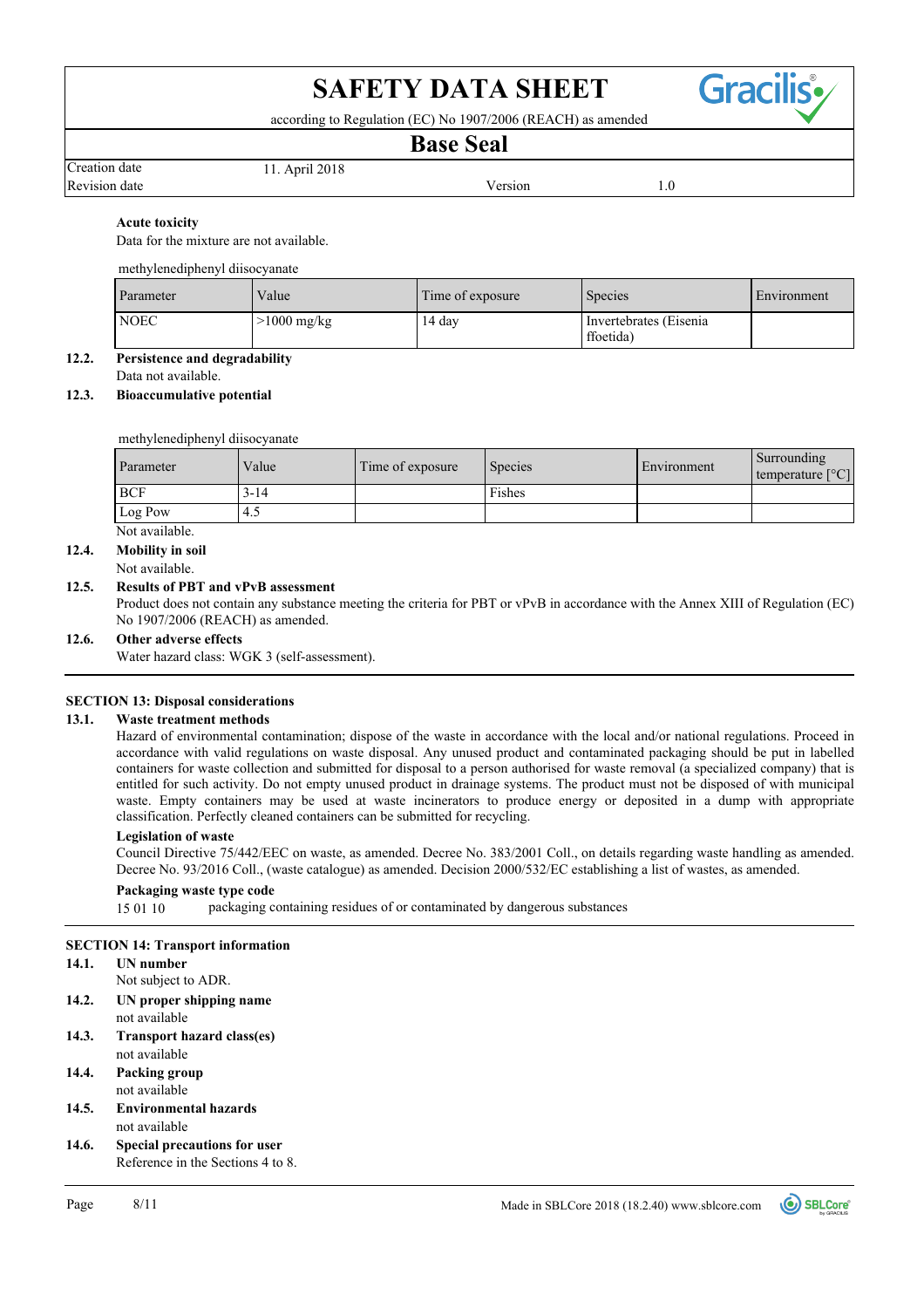according to Regulation (EC) No 1907/2006 (REACH) as amended

## **Base Seal**

Revision date **Version** 1.0 Creation date 11. April 2018

**Gracilis** 

## **14.7. Transport in bulk according to Annex II of Marpol and the IBC Code**

not available

## **SECTION 15: Regulatory information**

## **15.1. Safety, health and environmental regulations/legislation specific for the substance or mixture**

Regulation (EC) No. 1907/2006 of the European Parliament and of the Council of 18th December 2006 concerning the Registration, Evaluation, Authorisation and Restriction of Chemicals (REACH), establishing the European Chemicals Agency, amending Directive 1999/45/EC and repealing Council Regulation (EEC) No. 793/93 and Commission Regulation (EC) No. 1488/94 as well as Council Directive 76/769/EEC and Commission Directives 91/155/EEC, 93/67/EEC, 93/105/EC and 2000/21/EC, as amended. Regulation (EC) No. 1272/2008 of the European Parliament and of the Council of 16th December 2008 on classification, labelling and packaging of substances and mixtures, amending and repealing Directives 67/548/EEC and 1999/45/EC, and amending Regulation (EC) No. 1907/2006, as amended. The Act No. 350/2011 Coll., on Chemical Substances and Chemical Preparations as amended (the Chemical Act). The Act No. 350/2011 Coll., on Chemical Substances and Chemical Preparations as amended. The Act No. 258/2000 Coll., on Protection of Public Health as amended. Decree No. 361/2007 Coll., determining conditions of occupational health protection as amended. Decree No. 415/2012 Coll., on the permissible level of pollution and its determination and implementation of certain other provisions of the Air Protection Act as amended. The Act No. 185/2001 Coll., on Waste and the Amendment of Some Other Acts as amended. The Act No. 201/2012 Coll., on the Protection of Atmosphere – Clean Air Act as amended. Decree No. 432/2003 Coll., laying down conditions for assigning categories to individual jobs, limit values of indices from biological exposure tests, conditions for the sampling of biological materials for biological exposure and the particulars of the reports on work with asbestos and biological agents as amended.

## **Restrictions pursuant to Annex XVII of Regulation (EC) No. 1907/2006 (REACH), as amended**

#### 4,4'-methylenediphenyl diisocyanate

| Restriction | Conditions of restriction                                                                                                                                                                                                                                                                                                                                                                   |
|-------------|---------------------------------------------------------------------------------------------------------------------------------------------------------------------------------------------------------------------------------------------------------------------------------------------------------------------------------------------------------------------------------------------|
| 56          | 1. Shall not be placed on the market after 27 December 2010, as a constituent of mixtures in concentrations equal<br>to or greater than 0,1 % by weight of MDI for supply to the general public, unless suppliers shall ensure before<br>the placing on the market that the packaging:<br>(a) contains protective gloves which comply with the requirements of Council Directive 89/686/EEC |
|             | $(**********)$                                                                                                                                                                                                                                                                                                                                                                              |
|             | (b) is marked visibly, legibly and indelibly as follows, and without prejudice to other Community legislation<br>concerning the classification, packaging and labelling of substances and mixtures:                                                                                                                                                                                         |
|             | "- Persons already sensitised to diisocyanates may develop allergic reactions when using this product.<br>- Persons suffering from asthma, eczema or skin problems should avoid contact, including dermal contact, with<br>this product.                                                                                                                                                    |
|             | - This product should not be used under conditions of poor ventilation unless a protective mask with an<br>appropriate gas filter (i.e. type A1 according to standard EN 14387) is used."                                                                                                                                                                                                   |
|             | 2. By way of derogation, paragraph 1(a) shall not apply to hot melt adhesives.                                                                                                                                                                                                                                                                                                              |
| 56          | 1. Shall not be placed on the market after 27 December 2010, as a constituent of mixtures in concentrations equal<br>to or greater than 0,1 % by weight of MDI for supply to the general public, unless suppliers shall ensure before<br>the placing on the market that the packaging:                                                                                                      |
|             | (a) contains protective gloves which comply with the requirements of Council Directive 89/686/EEC<br>$(********);$                                                                                                                                                                                                                                                                          |
|             | (b) is marked visibly, legibly and indelibly as follows, and without prejudice to other Community legislation<br>concerning the classification, packaging and labelling of substances and mixtures:                                                                                                                                                                                         |
|             | "— Persons already sensitised to diisocyanates may develop allergic reactions when using this product.<br>- Persons suffering from asthma, eczema or skin problems should avoid contact, including dermal contact, with                                                                                                                                                                     |
|             | this product.                                                                                                                                                                                                                                                                                                                                                                               |
|             | -This product should not be used under conditions of poor ventilation unless a protective mask with an<br>appropriate gas filter (i.e. type A1 according to standard EN 14387) is used."                                                                                                                                                                                                    |
|             | 2. By way of derogation, paragraph 1(a) shall not apply to hot melt adhesives.                                                                                                                                                                                                                                                                                                              |

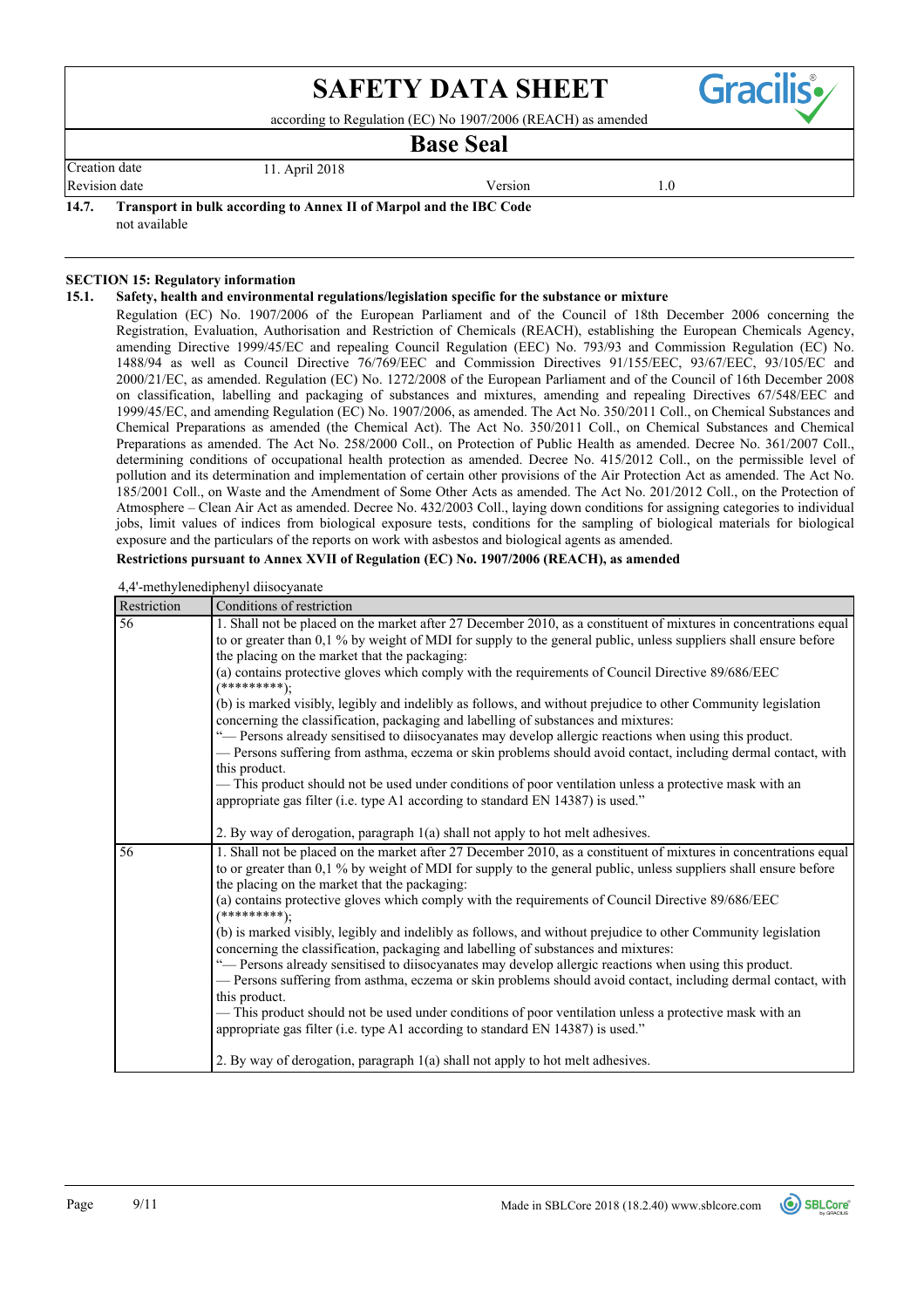according to Regulation (EC) No 1907/2006 (REACH) as amended

## **Base Seal**

Revision date and the Version of the Version of the Version of the Version of the Version of the Version of the Version of the Version of the Version of the Version of the Version of the Version of the Version of the Versi Creation date 11. April 2018

**Gracilis** 

| Restriction |
|-------------|
| 56          |

not available

## **SECTION 16: Other information**

|                  | A list of standard risk phrases used in the safety data sheet                                                                                                                                                                   |
|------------------|---------------------------------------------------------------------------------------------------------------------------------------------------------------------------------------------------------------------------------|
| H315             | Causes skin irritation.                                                                                                                                                                                                         |
| H317             | May cause an allergic skin reaction.                                                                                                                                                                                            |
| H319             | Causes serious eye irritation.                                                                                                                                                                                                  |
| H332             | Harmful if inhaled.                                                                                                                                                                                                             |
| H334             | May cause allergy or asthma symptoms or breathing difficulties if inhaled.                                                                                                                                                      |
| H335             | May cause respiratory irritation.                                                                                                                                                                                               |
| H351             | Suspected of causing cancer.                                                                                                                                                                                                    |
| H373             | May cause damage to organs through prolonged or repeated exposure.                                                                                                                                                              |
|                  | Guidelines for safe handling used in the safety data sheet                                                                                                                                                                      |
| P <sub>260</sub> | Do not breathe vapours.                                                                                                                                                                                                         |
| P <sub>264</sub> | Wash hands and exposed parts of the body thoroughly after handling.                                                                                                                                                             |
| P <sub>280</sub> | Wear protective gloves/eye protection/face protection.                                                                                                                                                                          |
| P304+P340        | IF INHALED: Remove person to fresh air and keep comfortable for breathing.                                                                                                                                                      |
| P342+P311        | If experiencing respiratory symptoms: Call a doctor.                                                                                                                                                                            |
| P <sub>201</sub> | Obtain special instructions before use.                                                                                                                                                                                         |
| P202             | Do not handle until all safety precautions have been read and understood.                                                                                                                                                       |
| P271             | Use only outdoors or in a well-ventilated area.                                                                                                                                                                                 |
| P272             | Contaminated work clothing should not be allowed out of the workplace.                                                                                                                                                          |
|                  | A list of additional standard phrases used in the safety data sheet                                                                                                                                                             |
| <b>EUH 204</b>   | Contains isocyanates. May produce an allergic reaction.                                                                                                                                                                         |
|                  | Other important information about human health protection                                                                                                                                                                       |
|                  | The product must not be - unless specifically approved by the manufacturer/importer - used for purposes other than as per the<br>Section 1. The user is responsible for adherence to all related health protection regulations. |
|                  | Key to abbreviations and acronyms used in the safety data sheet                                                                                                                                                                 |
| ADR              | European agreement concerning the international carriage of dangerous goods by road                                                                                                                                             |
| <b>BCF</b>       | <b>Bioconcentration Factor</b>                                                                                                                                                                                                  |
| CAS              | <b>Chemical Abstracts Service</b>                                                                                                                                                                                               |
| <b>CLP</b>       | Regulation (EC) No 1272/2008 on classification, labelling and packaging of substance and mixtures                                                                                                                               |
| <b>DNEL</b>      | Derived no-effect level                                                                                                                                                                                                         |
| EC               | Identification code for each substance listed in EINECS                                                                                                                                                                         |
| EC <sub>50</sub> | Concentration of a substance when it is affected 50% of the population                                                                                                                                                          |
| <b>EINECS</b>    | European Inventory of Existing Commercial Chemical Substances                                                                                                                                                                   |
| EmS              | Emergency plan                                                                                                                                                                                                                  |
| EU               | European Union                                                                                                                                                                                                                  |
|                  |                                                                                                                                                                                                                                 |